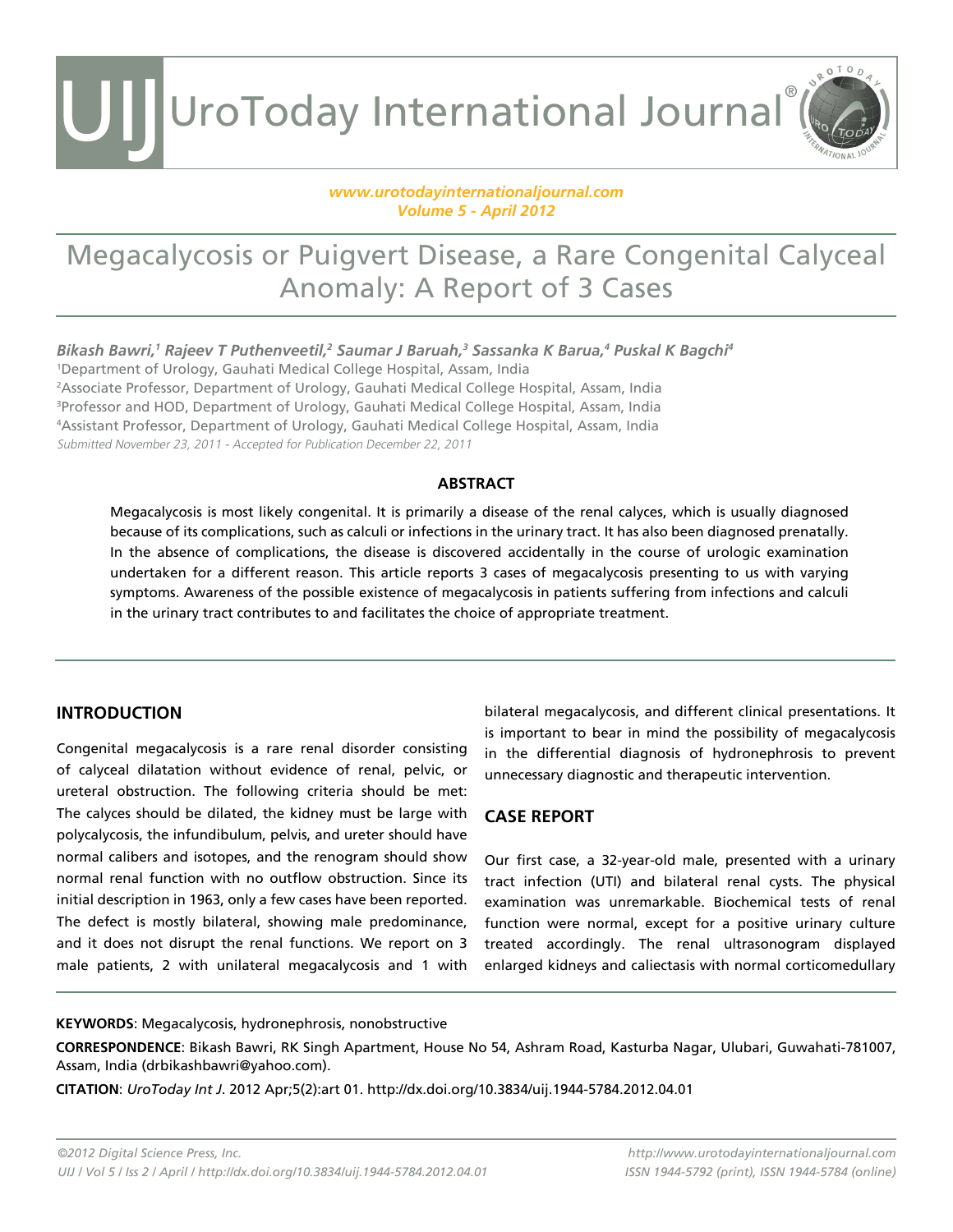## UroToday International Journal®

*case report*

Megacalycosis or Puigvert Disease, a Rare Congenital Calyceal Anomaly: A Report of 3 Cases

differentiation. The intravenous urography showed dilated calyces on both sides (Figure 1), with a normal pelvis and ureter. The isotopic renogram showed no outflow obstruction. The patient followed up with an annual IVU, with similar anatomical pictures.

Our second case, a 40-year-old male, presented with pain in the right hypochondrium with suspicion of having gallstones, but the ultrasound (US) showed left-sided hydronephrosis. No other symptoms were present. The physical examination did not reveal any positive findings. On further evaluation with IVU, he was diagnosed with a case of left-sided megacalycosis (Figure 2). Upon regular follow-up, he demonstrated normal renal function, and no outflow obstruction on the isotope renogram was seen.

The third case, a 45-year-old male, had mild, dull aching pain over his left flank without any radiation. The physical examination was unremarkable. On ultrasonography (USG), there was an enlarged, left-sided kidney and mild pelvicalyceal dilatation with normal corticomedullary differentiation. The IVP showed left-sided, faceted calyces with polycalycosis (Figure 3), and a normal pelvis and ureter. The diuretic renogram ruled out any outflow obstruction. The patient was put on antispasmodics and is on regular follow-up without any symptoms.

All the cases have normal urinalysis, normal hematological and biochemical tests, and sterile urine cultures.

### **DISCUSSION**

UIJ

Megacalycosis is best defined as the nonobstructive enlargement of calyces resulting from malformation of the renal papillae. There is frequent bilateral involvement, but unilateral cases are common. It is a rare condition first described by Puigvert in 1963 [1]. The pathogenesis has not been clearly established [2]. It predominantly occurs in males with a ratio of 6:1. It was theorized by Puigvert (1964) and endorsed by Johnston and Sandomirsky (1972). There is a transient delay in the recanalization of the upper ureter after the branches of the ureteral bud hook up with the metanephric blastema. This produces a short-lived episode of obstruction when the embryonic glomeruli start producing urine. The fetal calyces may dilate and then retain their obstructed appearance despite the lack of evidence of obstruction in postnatal life, characterized by enlarged kidneys and an occasionally outnumbered, uniform dilatation of calyces

Figure 1. IVU showing bilateral megacalycosis. http://dx.doi.org/10.3834/uij.1944-5784.2012.04.01f1



(polycalycosis). The number of calyces usually increases from 8 to 10 to as many as 20 to 25. Renal function and radiographic appearances have remained stable in cases followed over several years, demonstrating a mild distal tubular concentrating defect [3]. Infudibula, pelvis, and ureter are usually normal. The cortical tissue around the abnormal calyx is normal in thickness and shows no signs of scarring or chronic inflammation. The medulla, however, is underdeveloped and assumes a falciform crescent instead of its normal pyramidal shape. The collecting tubules are not dilated but are definitely shorter than normal, and they are oriented transversely rather than vertically from the corticomedullary junction. Megacalycosis in the duplex upper moiety have been reported [4]. The disease is usually diagnosed because of its complications (renal calculi and UTIs) and calyceal stasis, or it is discovered accidentally [3]. The diagnosis lies in the typical radiographic findings of the IVU and renal ultrasonogram, coupled with the normal washout pattern in renal scintigraphy [4,5]. In IVU, the calyces appear faceted, the kidney is large with multiple calyces, and the infundibula, the pelvis, and the ureter should have a normal caliber. All the cases are under close follow-up, focusing on the prevention of urinary tract infections. Urolithiasis with active urological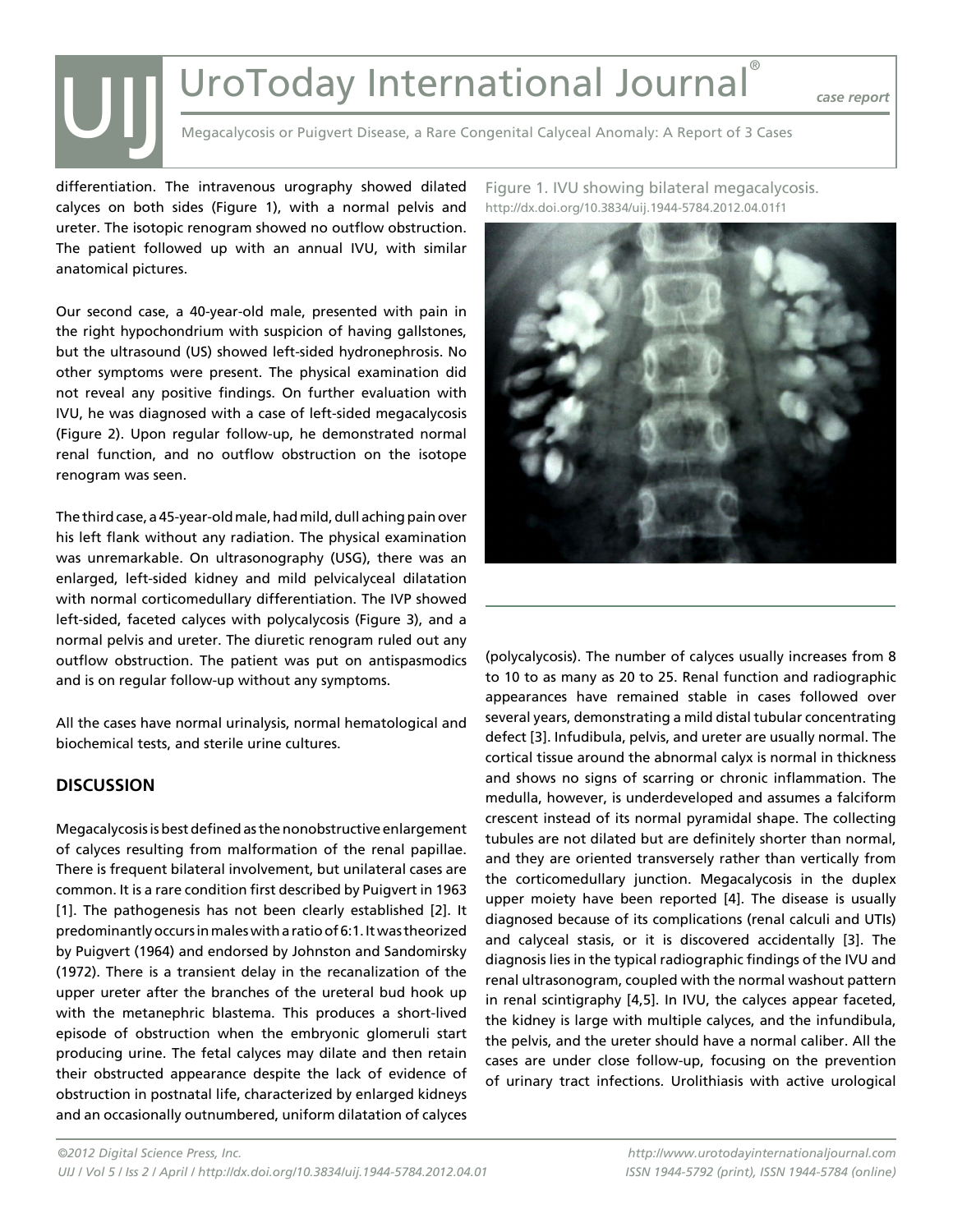# UroToday International Journal® UIJ

*case report*

Megacalycosis or Puigvert Disease, a Rare Congenital Calyceal Anomaly: A Report of 3 Cases

Figure 2. IVU showing left-sided megacalycosis. http://dx.doi.org/10.3834/uij.1944-5784.2012.04.01f2



Figure 3. IVU showing left-sided megacalycosis. http://dx.doi.org/10.3834/uij.1944-5784.2012.04.01f3



intervention is not required in any case, which is similar to the management in other case reports.

We believe retrograde pyelography and micturating cystourethrography should be reserved, as these are invasive procedures and may introduce infection into the urinary tract and add to the cost. Megacalycosis should be considered in the differential diagnosis of calyceal dilatation to prevent unnecessary therapeutic intervention. An annual IVU should not reveal any progression of the anatomic derangement or functional impairment of the kidney. Intervention is required only when secondary complications like nephrolithiasis and infections occur. As this is a rare clinical entity, the number of cases is small, which is similar to other case reports.

### **References**

- 1. Arambasić J, Puseljić S, Angebrandt S, Puseljić I. [Rare renal anomalies in childhood]. *Acta Med Croatica*. 2003;57(1):83- 85. **[PubMed](http://www.ncbi.nlm.nih.gov/entrez/query.fcgi?cmd=Retrieve&db=PubMed&list_uids=12876871=&dopt=Abstract )**
- 2. Parlactas BS, Erdemir F, Uluocak N. Congenital megacalycosis: a rare developmental anomaly. *Turk J Med Sci*. 2004;34:401-403.
- 3. Redman JF, Neeb AD. Congenital megacalycosis: a forgotten diagnosis? *Urology*. 2005;65(2):384-385. [PubMed](http://www.ncbi.nlm.nih.gov/entrez/query.fcgi?cmd=Retrieve&db=PubMed&list_uids=15708059=&dopt=Abstract ) ; [CrossRef](http://dx.doi.org/10.1016/j.urology.2004.09.058)